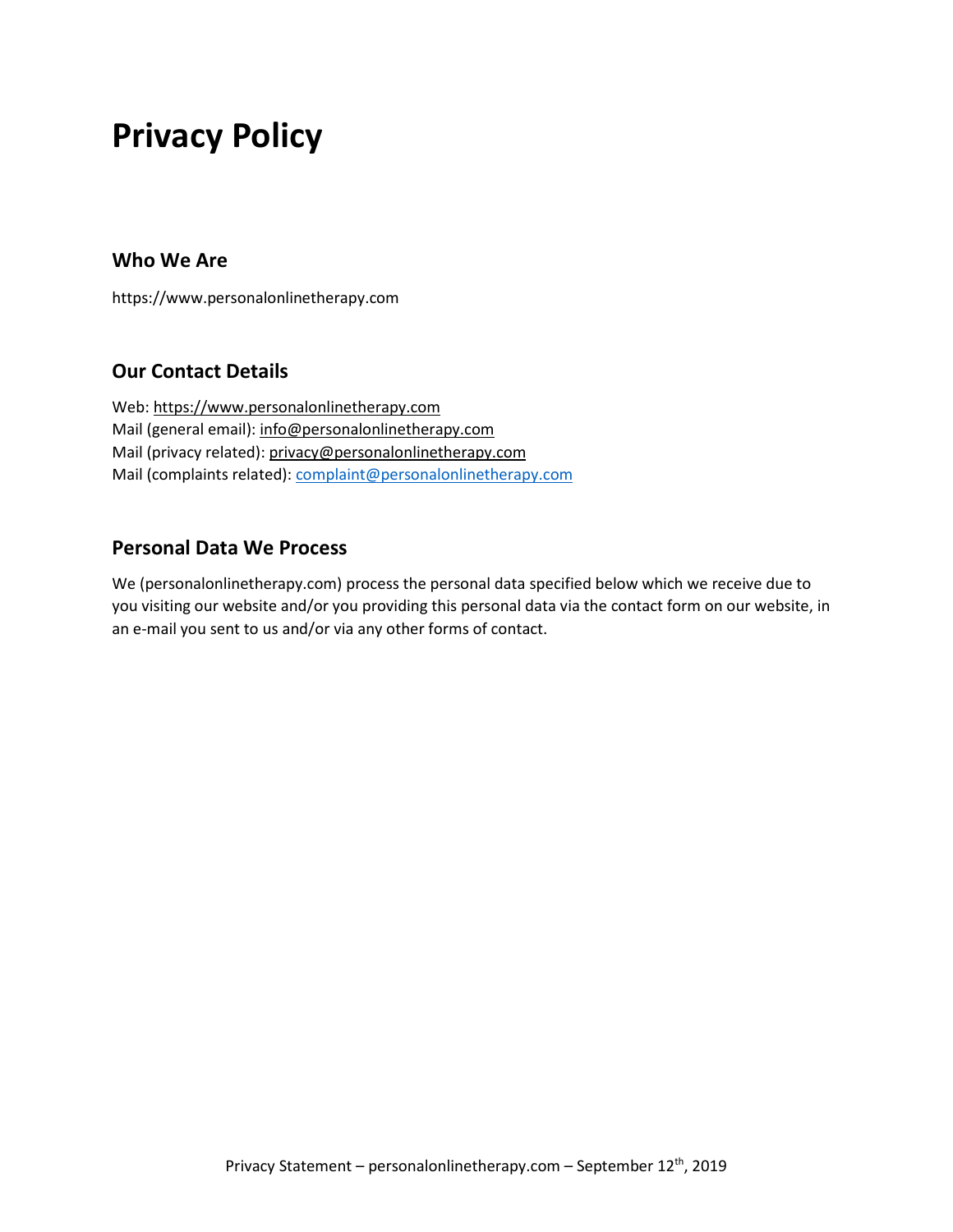# **Overview Personal Data We Process**

#### **Category - Website Visit**

- Information about your activities on our website
- Internet browser and device type
- Location data

When visiting our website, the information above will be processed using Google Analytics. We have configured Google Analytics to make sure your data is not shared with Google. Read more about "Cookies" below.

# **Category - Completed contact form (or other method of contact)**

- First and last name (or alias)
- E-mail address

- Other personal data that you actively provide in the contact form, by mail or other correspondence (this could be medical data)

- IP address

\* If you fill out our contact form, or send us an email, the information above will be processed. You can choose for anonymous therapy as well (by using an anonymous email address, not specifying your name and using an alias instead et cetera). We process your IP-address in order to know where you are located, so we can match you to a therapist in the same time zone.

#### **Category - Treatment**

If you start online therapy with us, no additional personal data is required. We will match you to one of our freelance psychologists, with whom we have a processing agreement to secure your personal data.

This freelance psychologist will create a 'medical file' for his/her therapy notes (as required by law), which means he or she will start processing data concerning your mental health.

The freelance psychologist will not share this medical file with anyone else. Only when you give specific permission for this and / or if there are legal reasons to do this. Only your personal psychologist will have access to your medical file.

#### **Special and / or sensitive personal data that we process**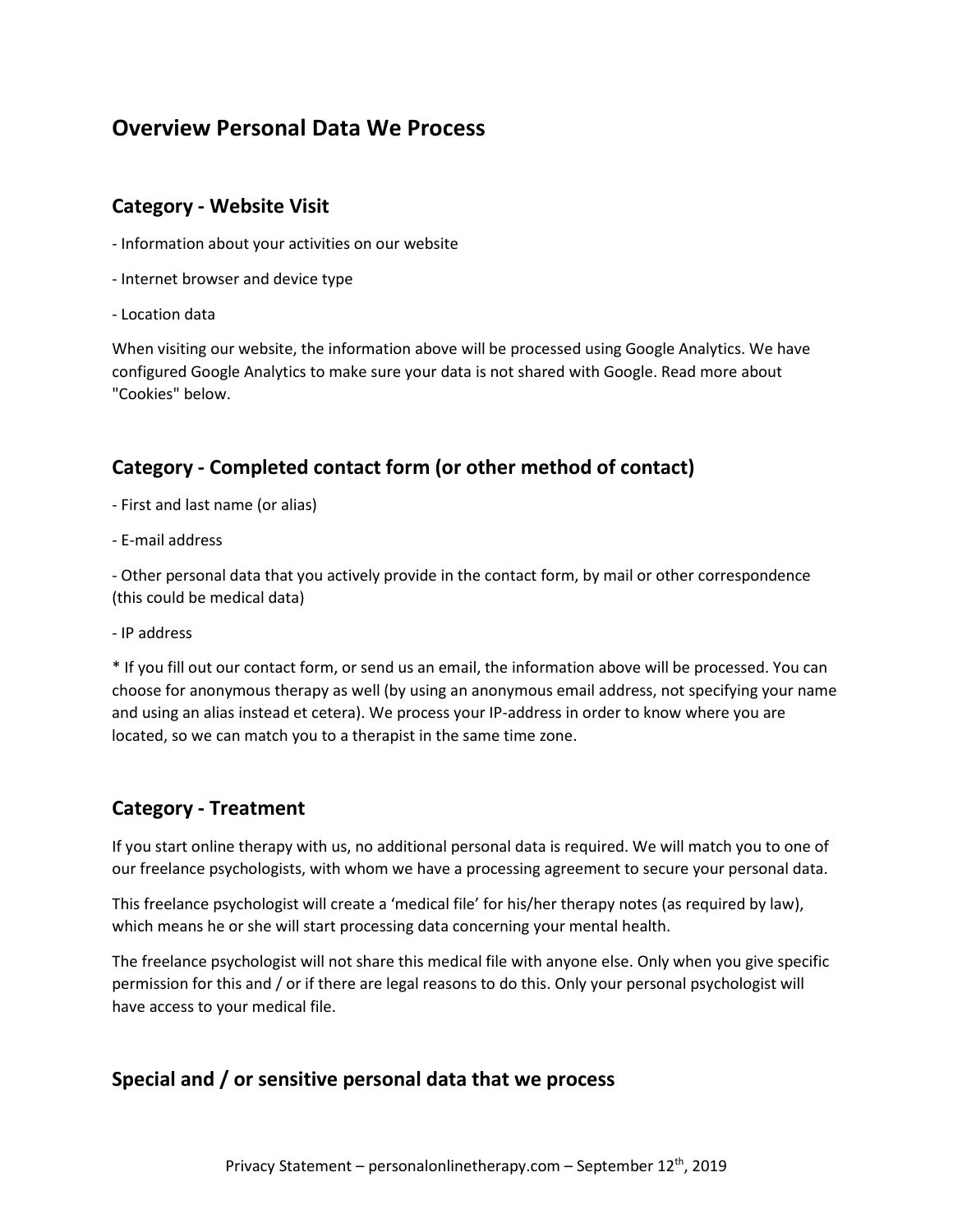We (personalonlinetherapy.com) process the following special and / or sensitive personal data of you:

- Mental health / medical data

This is solely for the purpose of being able to offer you our service: online therapy. The legal basis for this is 'agreement'.

#### **For what purpose and on what basis we process personal data**

We (personalonlinetherapy.com) process your personal data for the following purposes:

- To be able to contact you via e-mail to offer our service
- To be able to deliver services to you (online therapy)
- To be able to process your payment (to send an invoice to your email address)

The legal basis for this is 'agreement'.

#### **How long we keep your personal data**

We do not store your personal data for longer than is strictly necessary to realize the purposes for which your data is collected.

#### **We use the following retention periods for the following personal data**

- First and last name 12 months after the last moment of contact
- Email address 12 months after the last moment of contact

- Other personal data that you have actively provided in the contact form, by email or via other correspondence - 12 months after the last moment of contact

Our reason to keep this data for 12 months (after the last moment of contact) is that our experience is that clients sometimes pause the therapy and reach out to us later on. It has proven useful for the client and the psychologist to have this information at hand (e.g. the client's initial registration email) in order to guarantee the best possible treatment.

#### **Medical file**

According to medical law (WGBO) healthcare providers (i.e. psychologists) are required to keep a medical record of their clients. One of the regulations is that a medical record must be kept for at least 15 years after the treatment has been closed.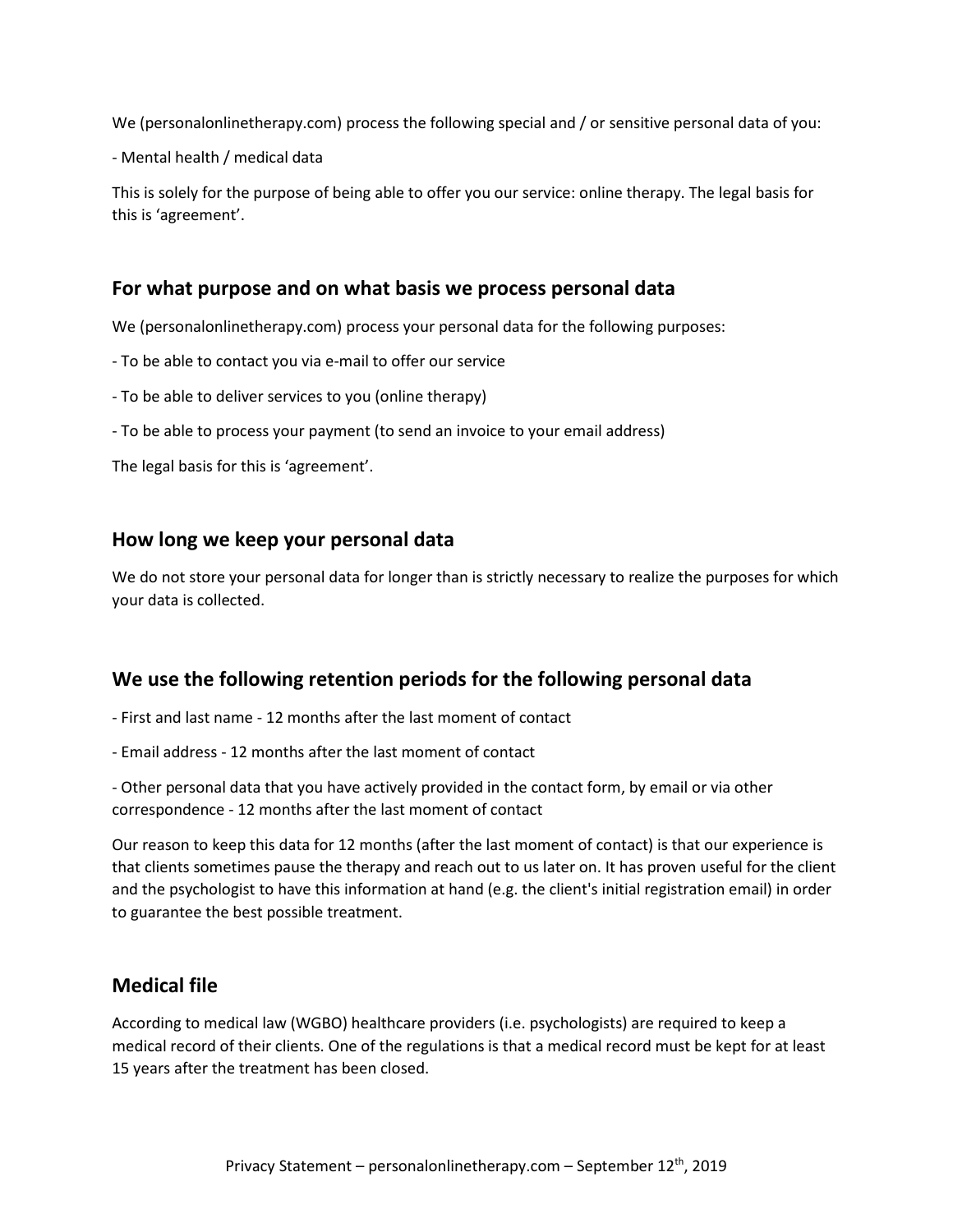# **Sharing of personal data with third parties**

We (personalonlinetherapy.com) have to share some of your personal data with third parties to realize our service, guarantee good practice, marketing purposes and to comply with legal obligations. We have a processing agreement with all these third-parties to ensure the same level of security and confidentiality of your data.

| <b>Name Third-Party</b> | <b>Product</b> | <b>Purpose</b>       | <b>What Data</b>            |
|-------------------------|----------------|----------------------|-----------------------------|
| One.com                 | Hosting        | Website hosting      | All data you send via email |
|                         |                | & email              | or via our contact form     |
|                         |                |                      | will go via One.com's mail- |
|                         |                |                      | server.                     |
| Google                  | Analytics      | <b>Statistics</b>    | - Information about your    |
|                         |                |                      | activities on our website   |
|                         |                |                      | - Internet browser and      |
|                         |                |                      | device type                 |
|                         |                |                      | - Location data             |
|                         |                |                      |                             |
| Clinical coordinator    | Administration | Contact with         | Name, email and other       |
|                         |                | (potential) clients, | information you supply us   |
|                         |                | matching client      | with in email or contact    |
|                         |                | with psychologist    | form.                       |
|                         |                | & invoicing          |                             |
| Freelance psychologist) | Online therapy | Online therapy       | Name, email and other       |
|                         |                |                      | information you supply us   |
|                         |                |                      | with in email or contact    |
|                         |                |                      | form.                       |
| Skype* or Facetime*     | VoiP           | Online therapy       | Image & audio during your   |
|                         |                |                      | therapy sessions            |
| Moneybird               | Invoicing      | Invoicing            | Name & email address        |

*\*Skype is part of Microsoft and supports the [US-EU Privacyshield.](https://www.privacyshield.gov/participant?id=a2zt0000000KzNaAAK&status=Active)*

*\*Facetime is part of Facebook and supports the [US-EU Privacyshield.](https://www.privacyshield.gov/participant?id=a2zt0000000GnywAAC&status=Active)*

# **Cookies, or similar techniques, that we use**

We (personalonlinetherapy.com) only use technical, functional and analytical cookies that do not infringe your privacy. A cookie is a small text file that is stored on your computer, tablet or smartphone when you visit our website for the first time. The cookies we use are necessary for the technical operation of the website and your ease of use. They ensure that the website works properly and, for example, remember your preferred settings. We also use this to optimize our website (experience). You can opt out for cookies by setting your internet browser so that it no longer stores cookies. In addition, you can also delete all information that was previously saved via the settings of your browser. We have configured Google Analytics so that your data is not shared with Google.